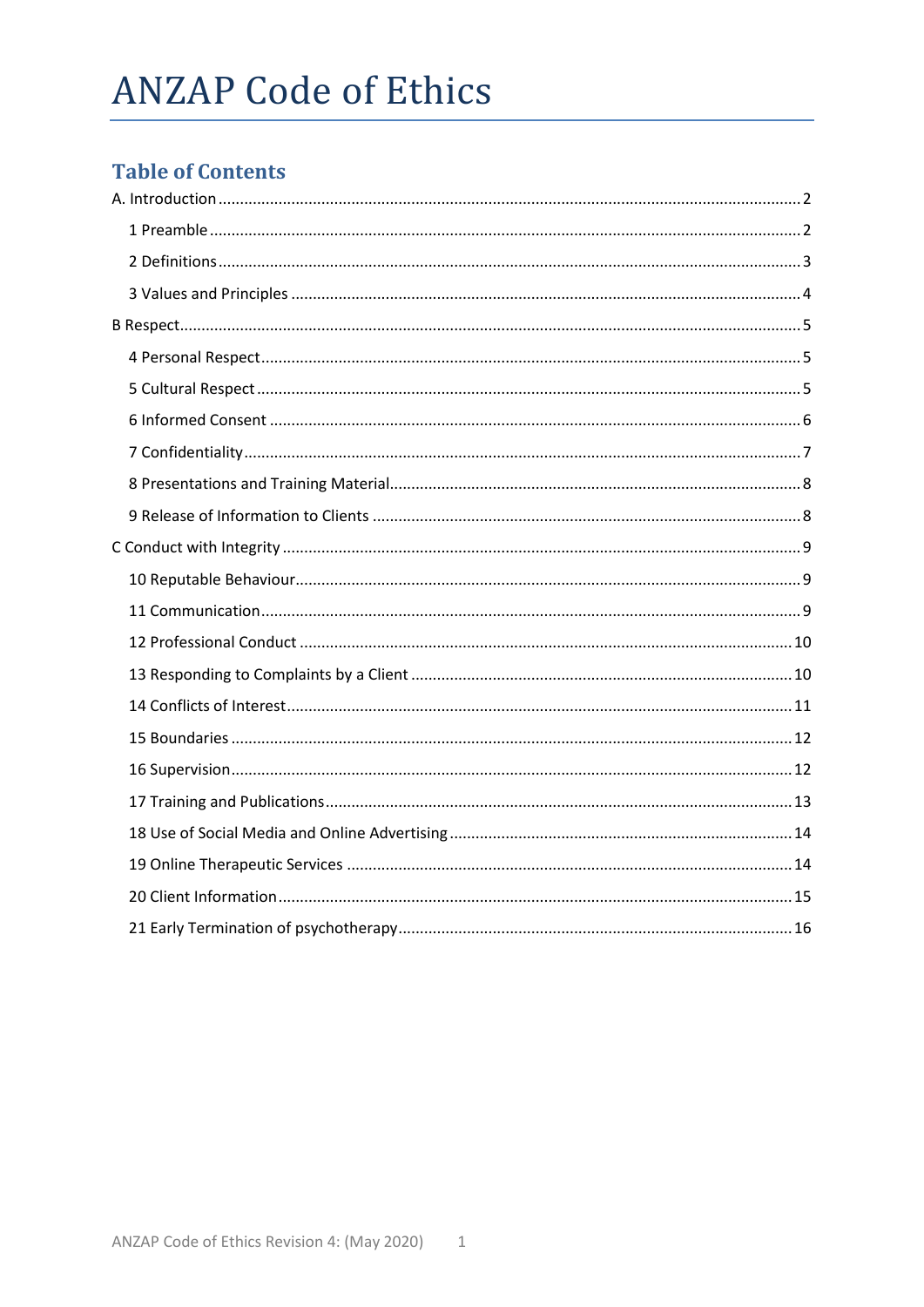# <span id="page-1-0"></span>**A. Introduction**

# <span id="page-1-1"></span>**1 Preamble**

- 1.1 The Australian and New Zealand Association of Psychotherapists (ANZAP), seeks to cultivate and maintain the highest ethical standards. This Code of Ethics serves as a statement of those standards and as the means of communicating them to our membership and the community. This Code reflects the values and principles essential for psychotherapists and the practice of psychotherapy that need to be clearly articulated within psychotherapy organisations. This Code provides guidelines that establish minimum standards of ethical practice and conduct for psychotherapists, supervisors and trainees. These are minimum expectations for membership of the ANZAP organization.
- 1.2 As an organisation, ANZAP aims to institute a professional training and ongoing education that prioritizes the safety of clients using the clinical services of its members, while also protecting and supporting members.
- 1.3 ANZAP strongly upholds this Code of Ethics and expects all members to adhere to it consistently from the commencement of their training and throughout their membership in ANZAP. The code applies to every member regardless of the type of membership or their role.
- 1.4 This code of ethics will continually be informed by new information and experience and will be formally reviewed and revised regularly as necessary for the ongoing development and growth of the organization.
- 1.5 In addition to this code, the Ethics Committee of ANZAP may from time to time issue additional guidelines to expand on or explain this code in relation to particular situations or issues. Such guidelines shall be taken as adding to this code and have the same standing as the code itself.
- 1.6 The Ethics Committee no longer receives nor adjudicates complaints from patients/clients, nor from members. The Ethics Committee continues to exist, however, as a presence within ANZAP and therefore as a resource for faculty and the broader ANZAP community. The ANZAP Ethics Committee's purpose will be to provide clear ethical practice standards and guidelines for its members.
	- 1.7 Members who breach the code of Ethics may be subject to external complaints procedures and disciplinary action. This may result in suspension and / or expulsion from ANZAP.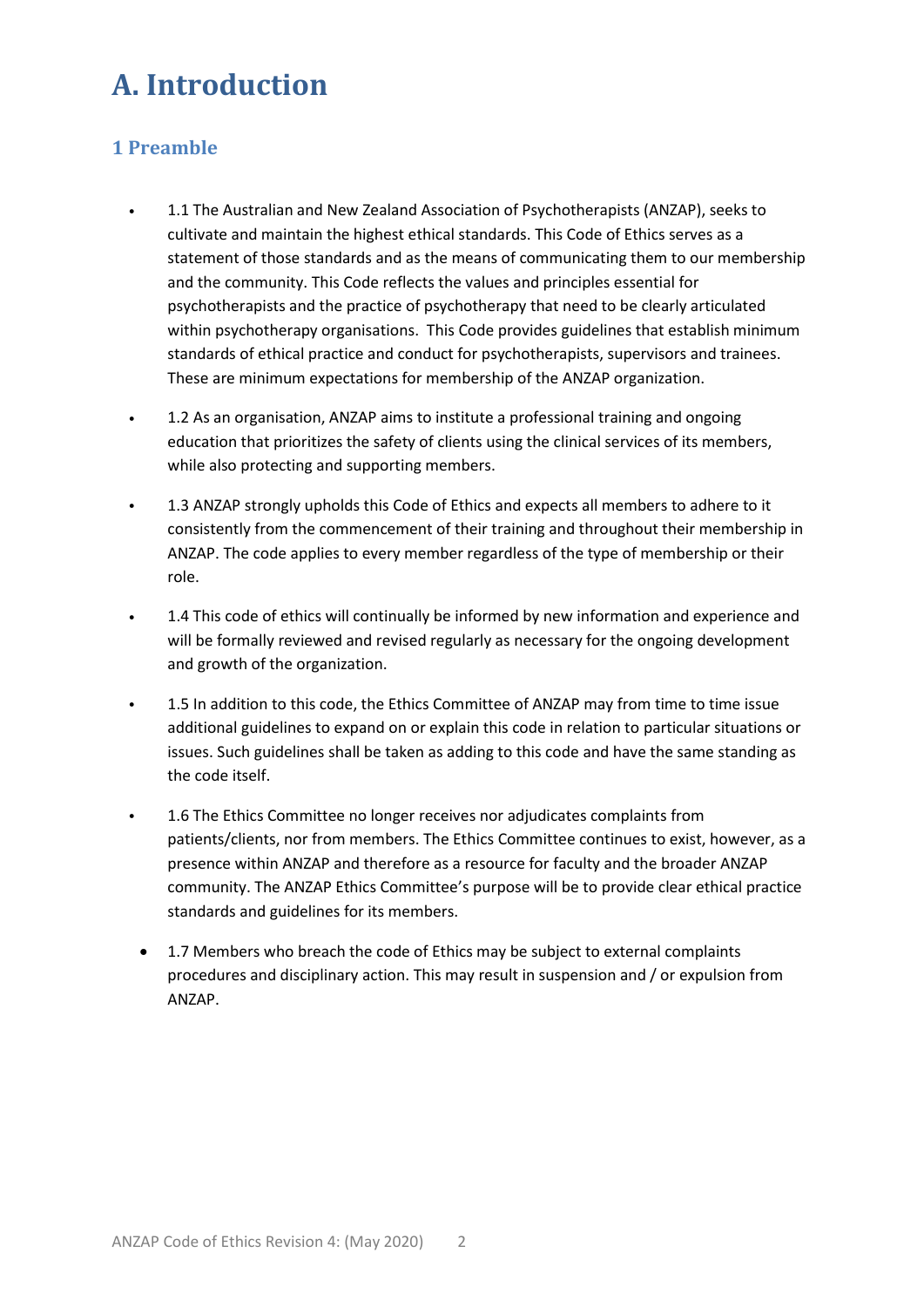### <span id="page-2-0"></span>**2 Definitions**

- 2.1 **Member** means every person that is a member of ANZAP Provisional, Clinical, Associate, or Honorary Life member.
- 2.2 **Role** includes trainee, Psychotherapist, trainer/educator, evaluator, individual or group supervisor, researcher, manager, consultant, and ANZAP Board Member.
- 2.3 **Client** means a party or parties to a psychotherapeutic service involving teaching, supervision, research, or professional practice in psychotherapy. Clients may be patients, individuals, couples, dyads, families, groups of people, organizations, communities, facilitators, sponsors, or those commissioning or paying for the professional activity.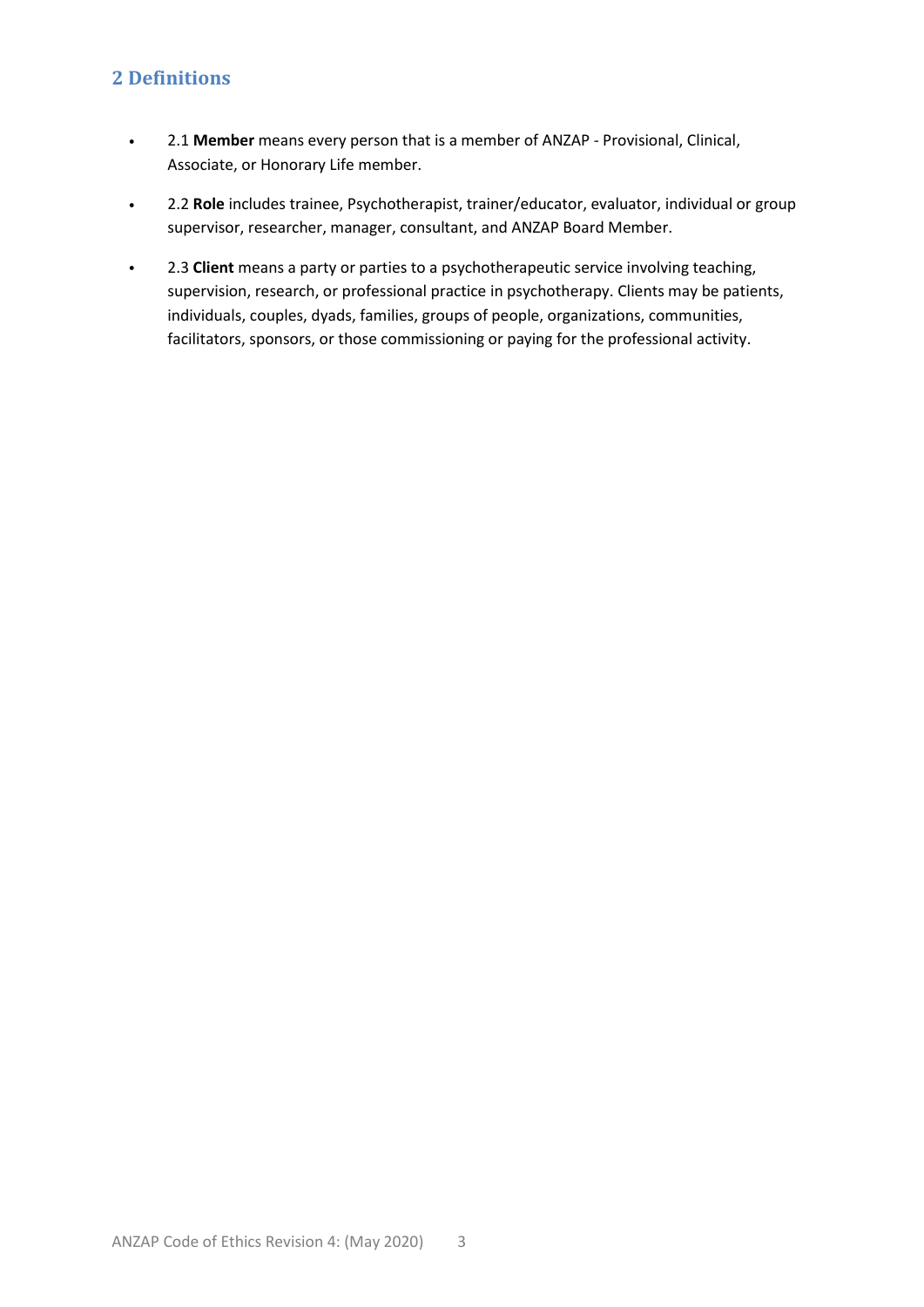# <span id="page-3-0"></span>**3 Values and Principles**

- 3.1 ANZAP and its members are committed to demonstrating a culture in which the following values and principles can thrive:
	- 3.1.1 Respect for the essential humanity, worth and dignity of all people;
	- 3.1.2 Honouring the trust placed in them by their clients and protecting the therapeutic integrity, mutuality, and asymmetry of that relationship;
	- 3.1.3 Recognition of and respect for the cultural, religious, and sexual diversity among people and opposing discrimination and promoting fair and impartial conduct;
	- 3.1.4 Respect for the privacy of members and their clients and the preservation of the confidentiality of information obtained during the course of their work;
	- 3.1.5 Protection of members' rights and advocacy for members;
	- 3.1.6 Competence in clinical practice;
	- 3.1.7 Abiding by the laws of the society in which they are situated.
- 3.2 These principles can be encapsulated in two overarching values: Respect and Integrity. While elements of the code can overlap between these values, all elements attempt to give expression to them.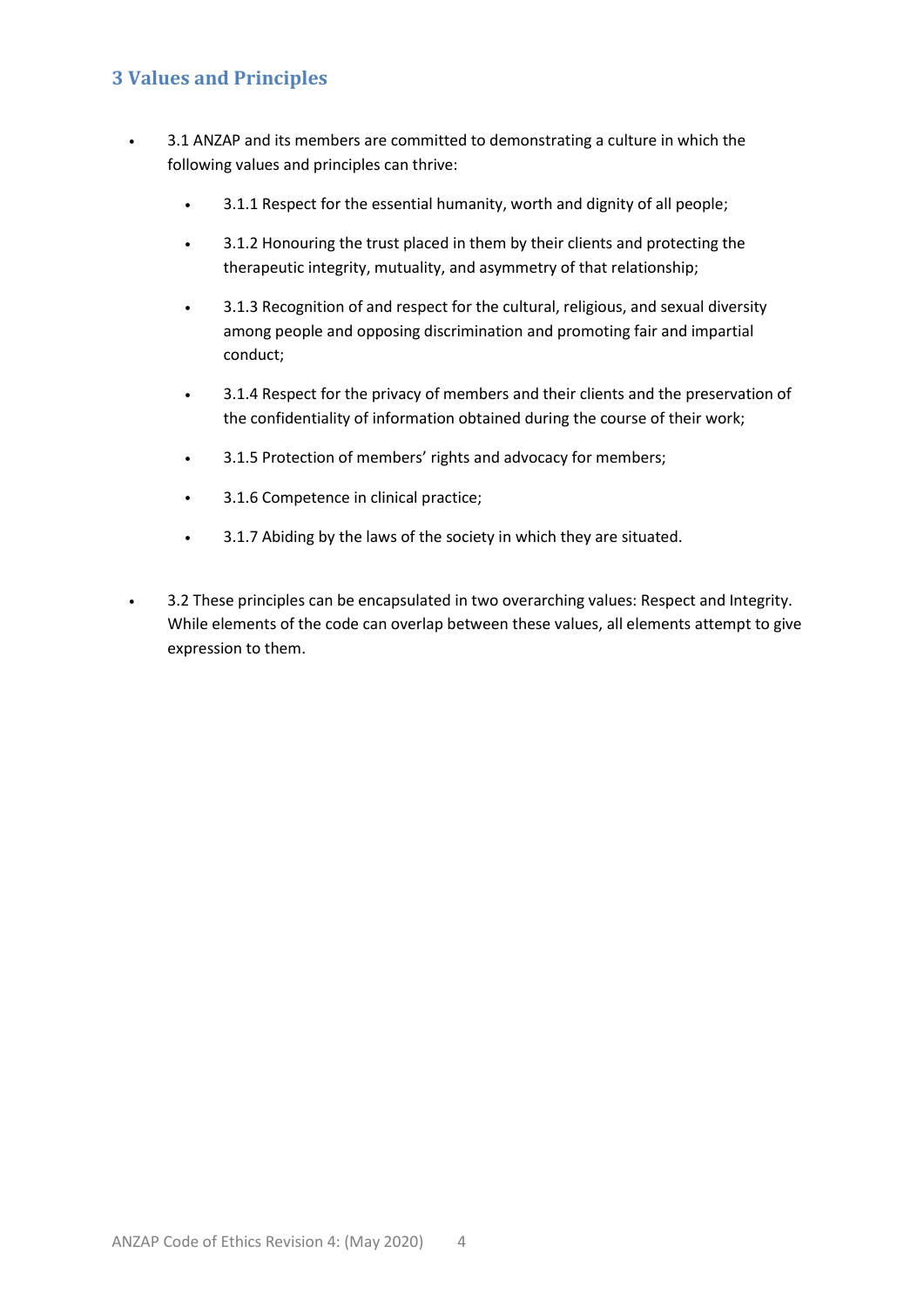# <span id="page-4-0"></span>**B Respect**

Respect is the demonstration of esteem for the rights and dignity of all people.

#### <span id="page-4-1"></span>**4 Personal Respect**

- 4.1 Members behave and communicate with others in ways that demonstrate and convey respect for other people and others' legal and moral rights. This should include avoiding actions and communications which might reasonably be deemed coercive or demeaning.
- 4.2 In relation to the collection of information from members, clients and supervisees, demonstrating respect includes, but is not limited to avoiding invasions of privacy or culturally sensitive material, and collecting only information relevant and necessary for the clinical or training service being provided.
- 4.3 Members maintain due consideration and regard for colleagues in psychotherapy and other professions, having particular regard to professional relationships and obligations.
- 4.4 Members work to ensure that dialogue and debate about theory and practice within ANZAP and with other colleagues is conducted in a professional and respectful manner.
- 4.5 Members do not promote their services directly to someone who is in psychotherapy with another practitioner.
- 4.6 In the case of a member transgressing the Code of Ethics, other members should maintain respect for the humanity of the transgressor.

#### <span id="page-4-2"></span>**5 Cultural Respect**

Culture includes and is not limited to ethnicity, age, disability, gender, political, religious and spiritual beliefs, gender identity, sexual orientation and socio-economic status.

- 5.1 Members recognize and respect cultural diversity among people and oppose discrimination, and oppressive and unjust behaviour.
	- 5.1.1 Members examine and acknowledge their own cultural values and recognize the ways in which the biases that arise from their own culture influence their interactions with each other and their clients.
	- 5.1.2 Members be aware that cultural and environmental factors influence health and illness.
	- 5.1.3 Members should consult appropriate advisors and/or refer clients on to others if they become aware their own cultural biases or preconceptions limit their therapeutic effectiveness.
- 5.2 Members do not discriminate against people on the basis of ethnicity, age, disability, gender, political, religious or spiritual beliefs, gender identity, sexual orientation, socioeconomic status, or any other basis proscribed by law.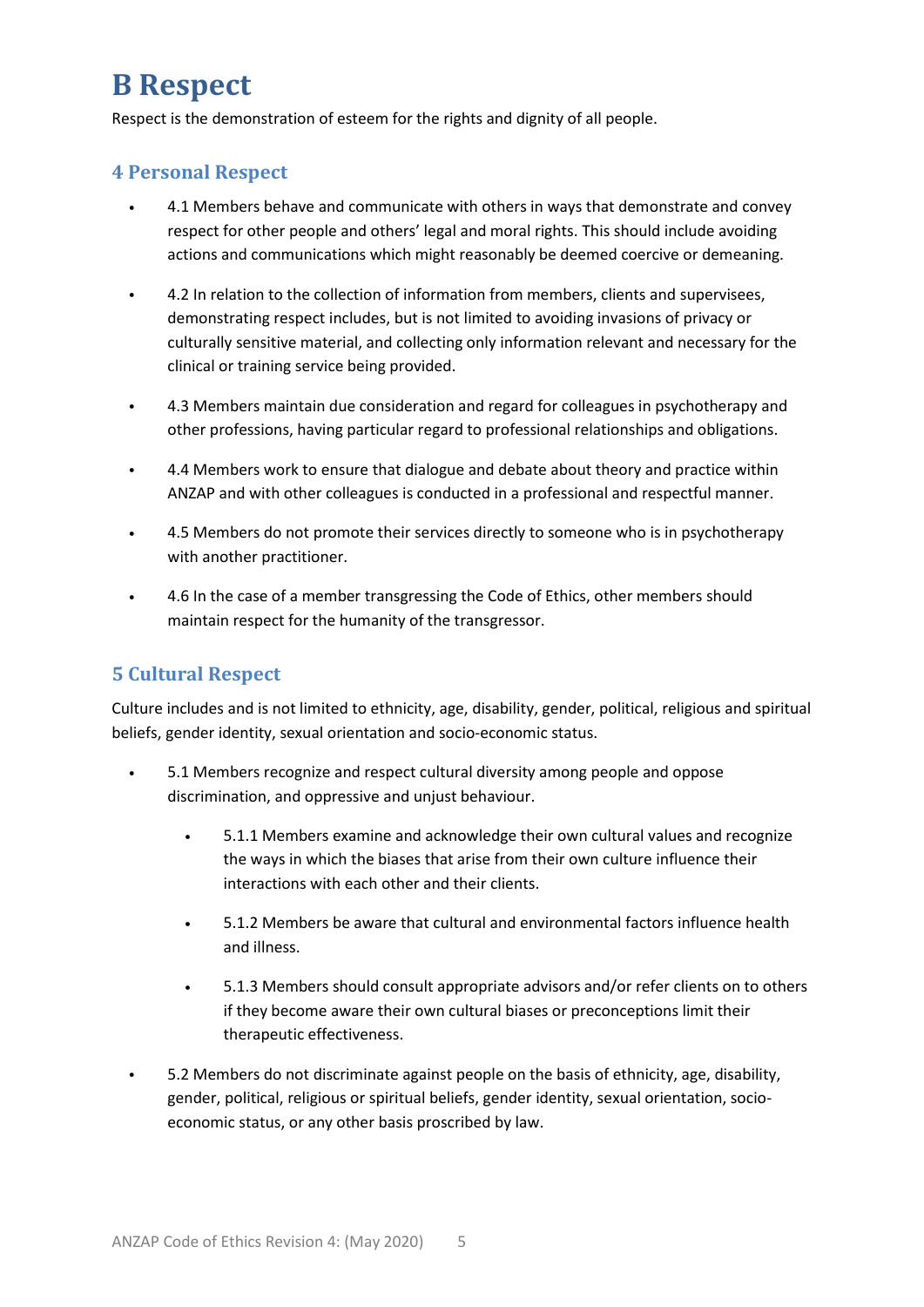- 5.3 Members recognize the multicultural values of Australia and New Zealand and the rights of all people to be active and equal participants in society, free to live their lives and maintain their cultural traditions.
- 5.4 Members practicing in Australia give recognition and promote the advancement of the inherent rights, cultures and traditions of Aboriginal and Torres Strait Islander peoples as the first peoples of this land. Members use culturally appropriate practices and integrate these into their work in ways that ensure that issues of diversity and equality are valued, upheld and promoted.
- 5.5 Members practicing in Aotearoa/New Zealand exist in a bicultural nation. They acknowledge that governance in Aotearoa New Zealand is based on two distinct founding cultures. They undertake to work in ways that acknowledge the status of Māori and Pākehā as partners to te Tiriti o Waitangi / the Treaty of Waitangi.

#### <span id="page-5-0"></span>**6 Informed Consent**

- 6.1 Members must inform clients as fully as possible using plain language regarding the psychotherapy service or purpose for which consent is sought. Exceptions to this are where it is not possible to obtain informed consent, where an explicit exception has been agreed upon in advance, or where there is legal stipulation that consent is not required.
- 6.2 Informed consent implies that the person seeking therapy or training is informed as fully as possible, of the processes and standards to be applied to the work. Achieving informed consent involves members:
	- 6.2.1 explaining the intervention for which consent is being sought.
	- 6.2.2 elaborating and checking the client's understanding of foreseeable risks, implications, disclosures or procedures for which consent is sought.
	- 6.2.3 explaining how information will be collected, stored, and accessed.
	- 6.2.4 informing clients about the extent of their participation, that they may decline to participate, and the options for withdrawing once they have consented to what is being proposed.
	- 6.2.5 clarifying the frequency, expected duration, financial and administrative basis of the psychotherapy.
	- 6.2.6 informing clients about confidentiality and the limits to confidentiality.
		- 6.2.7 making clear, where necessary, the conditions under which the psychotherapy services may be terminated.
		- 6.2.8 being responsive to questions that clients may raise and having an attitude of informed consent being an ongoing part of the therapeutic relationship subject to further discussion as required.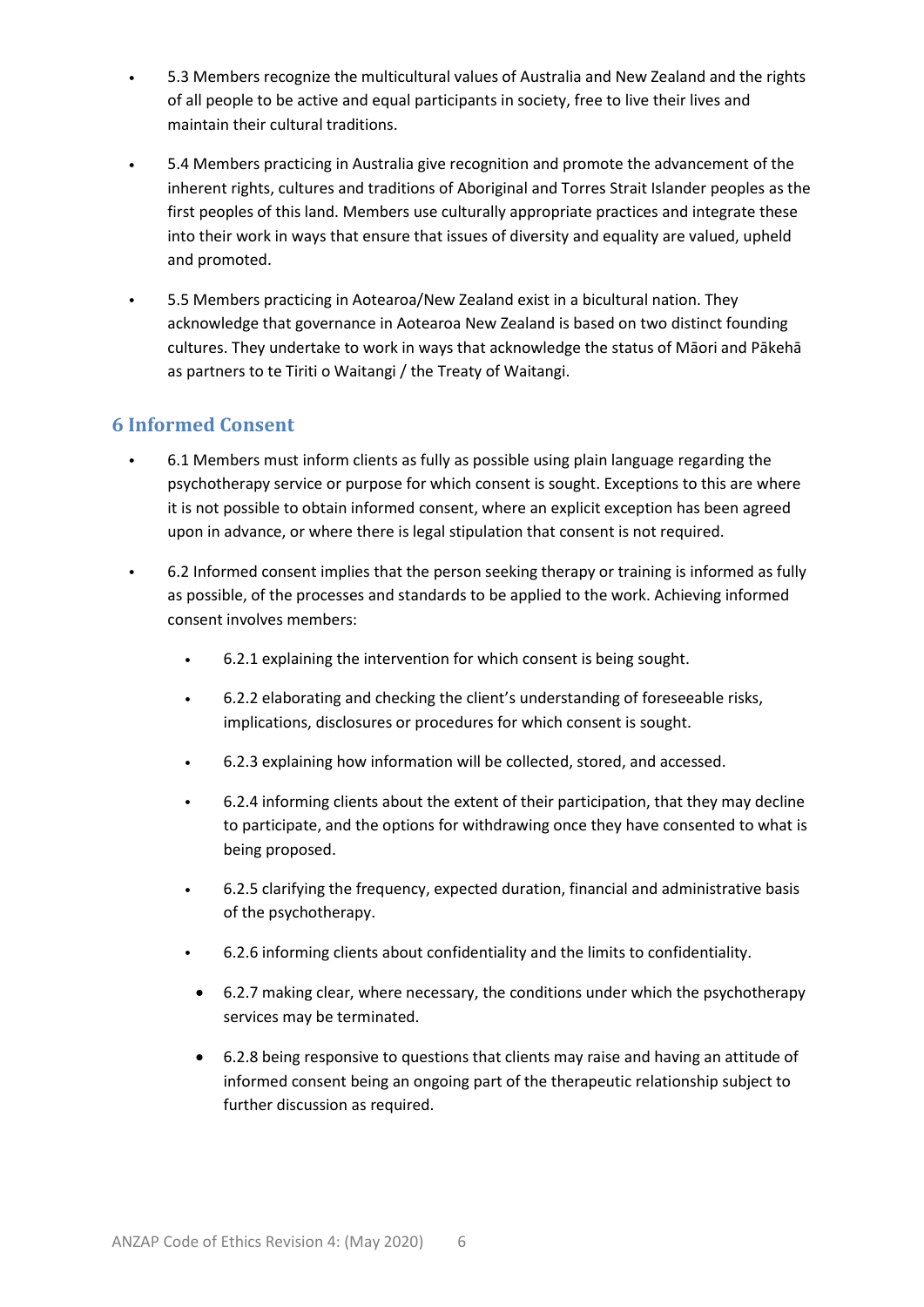- 6.3 Members must ensure that they have informed consent from clients in circumstances where clients are agreeing to processes, disclosures or procedures relating to psychotherapy services provided by members. This includes:
	- 6.3.1 Provision of psychotherapy itself.
	- 6.3.2 Situations where a third-party contracts the therapeutic service.
	- 6.3.3 The use of clinical or case material in presentations to others such as during training.
	- 6.3.4 research and publication.
- 6.4 Where a client's capacity to give consent is, or may be, impaired or limited (for example with children or young people), the consent of the client, as well as the consent of people with legal authority to act on behalf of the client must be obtained.
- 6.5 Where, by law, client consent is not required, the processes and procedures outlined above for obtaining informed consent should still be followed as far as practically possible.
- 6.6 The informed consent provisions of this code must also be followed in instances where a client alleges misconduct by another therapist. The client should be fully apprised of the options and procedures for making a complaint.

# <span id="page-6-0"></span>**7 Confidentiality**

- 7.1 Members are to ensure that confidentiality is maintained in relation to any information about other members, clients, supervisees, and trainees obtained as a result of that member's role within ANZAP (e.g. being an office-bearer). This applies to verbal, written or recorded material and to accessing, storage, dissemination and disposal of information.
- 7.2 Clients should be informed about confidentiality and the limits to this at the outset of the professional relationship, and as regularly thereafter as necessary.
- 7.3 The circumstances warranting breach of confidentiality are limited as follows:
	- 7.3.1 Where the relevant client or a person with legal authority to act on behalf of the client has given consent for the therapist to disclose certain information to a third party.
	- 7.3.2 Where there is legal obligation to disclose information.
	- 7.3.3 If there is an assessed immediate risk of significant harm to the client or to an identifiable other person or persons for which disclosure to a third party is necessary to ensure their safety. This includes risk of significant harm to a child.
	- 7.3.4 Where to not do so may result in a violent crime occurring, or may be detrimental to public safety.
- 7.4 Where circumstances warrant a breach of confidentiality, attempts should be made where reasonably practical to obtain the client's consent and collaboration before undertaking the breach.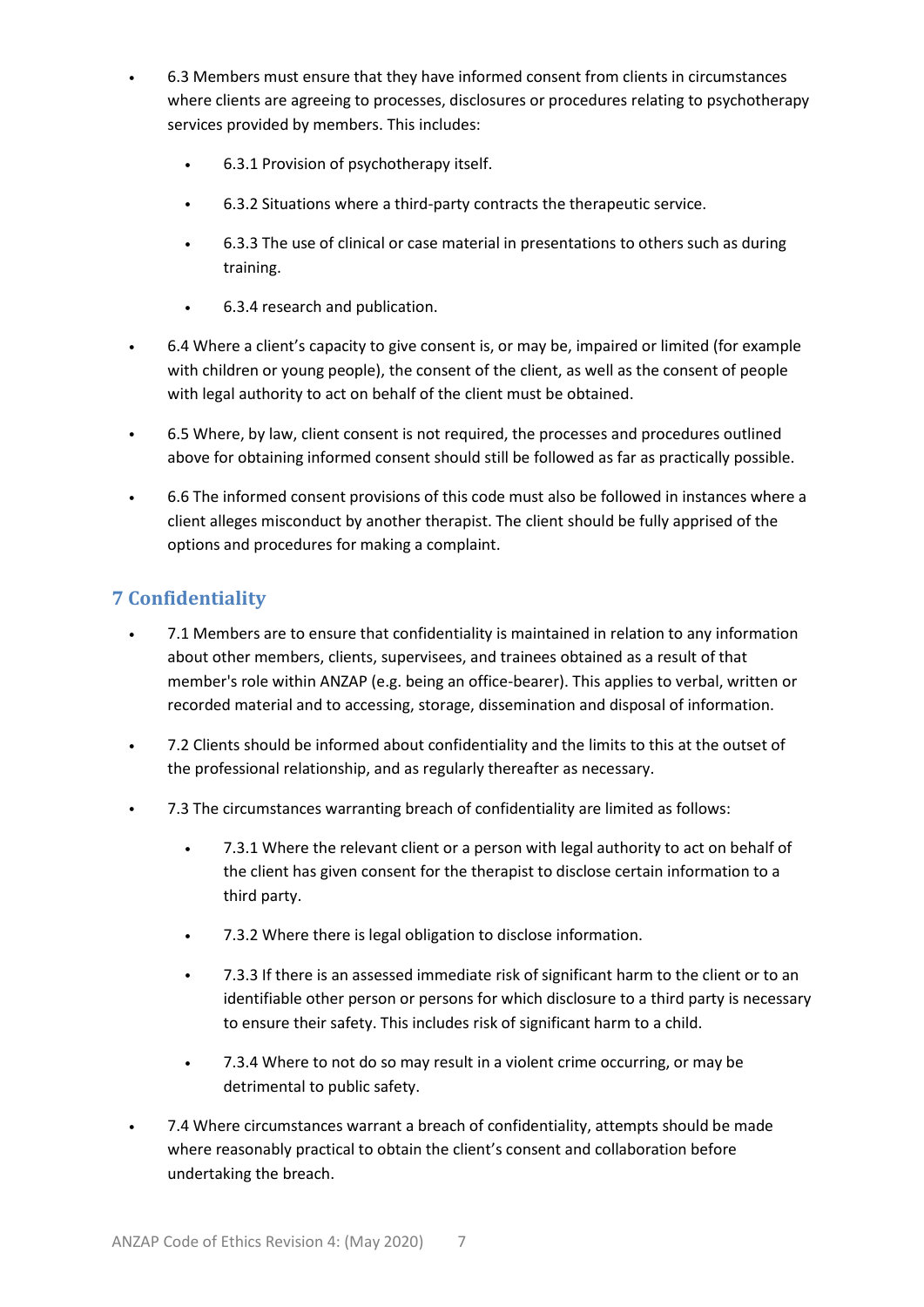- 7.4.1 Where practical, a supervisor or senior colleague should be consulted before taking such action.
- 7.5 Requirements to maintain confidentiality continue after a client's death unless there are overriding legal considerations.

#### <span id="page-7-0"></span>**8 Presentations and Training Material**

- 8.1 Clients must not be observed or listened to by anyone other than their psychotherapist without the client having given informed consent. This applies to supervision, direct observation or any form of audio-visual recording.
- 8.2 Members must acknowledge and advise the client that they have the absolute right to withdraw consent for any presentation at any time and comply with this request even if this causes the member disadvantage.
- 8.3 Where consent is sought for presentation of clinical or case material for presentations, professional development or seminars the ANZAP guidelines for presentations must be followed.
- 8.4 Members must consider dual relationship implications in using clinical material and ensure that the use of such material will not adversely impact the therapeutic relationship.
- 8.5 Members are required to take corrective action, which may include stopping use of the clinical material where the client referred to becomes distressed or withdraws consent.
- 8.6 Notwithstanding client consent, Members must take steps to protect their client. They must:
	- 8.6.1 De-identify as much of the material as possible.
	- 8.6.2 Use only the material necessary for the presentation.
	- 8.6.3 Disguise as far as possible those characteristics that are unique. (*NOTE: It is recognized that it may be some unique characteristics that are the reason for the presentation and therefore with appropriate consent those characteristics will be disclosed.*)

#### <span id="page-7-1"></span>**9 Release of Information to Clients**

- 9.1 Unless there are reasons imposed by legislation or where it causes damage to do so, members will not refuse any reasonable request from clients, or former clients, to access their client file records for which the Member has professional responsibility. *(Members have particular and defined responsibilities under the Australian Privacy Act, especially Australian Privacy Principle 12 in relation to this*).
- 9.2 Having regard for possible impacts on a client of reading their notes, Members should offer arrangements to support the client in this process such as offering to sit with them when they are reading and/or discussing the experience with them afterwards.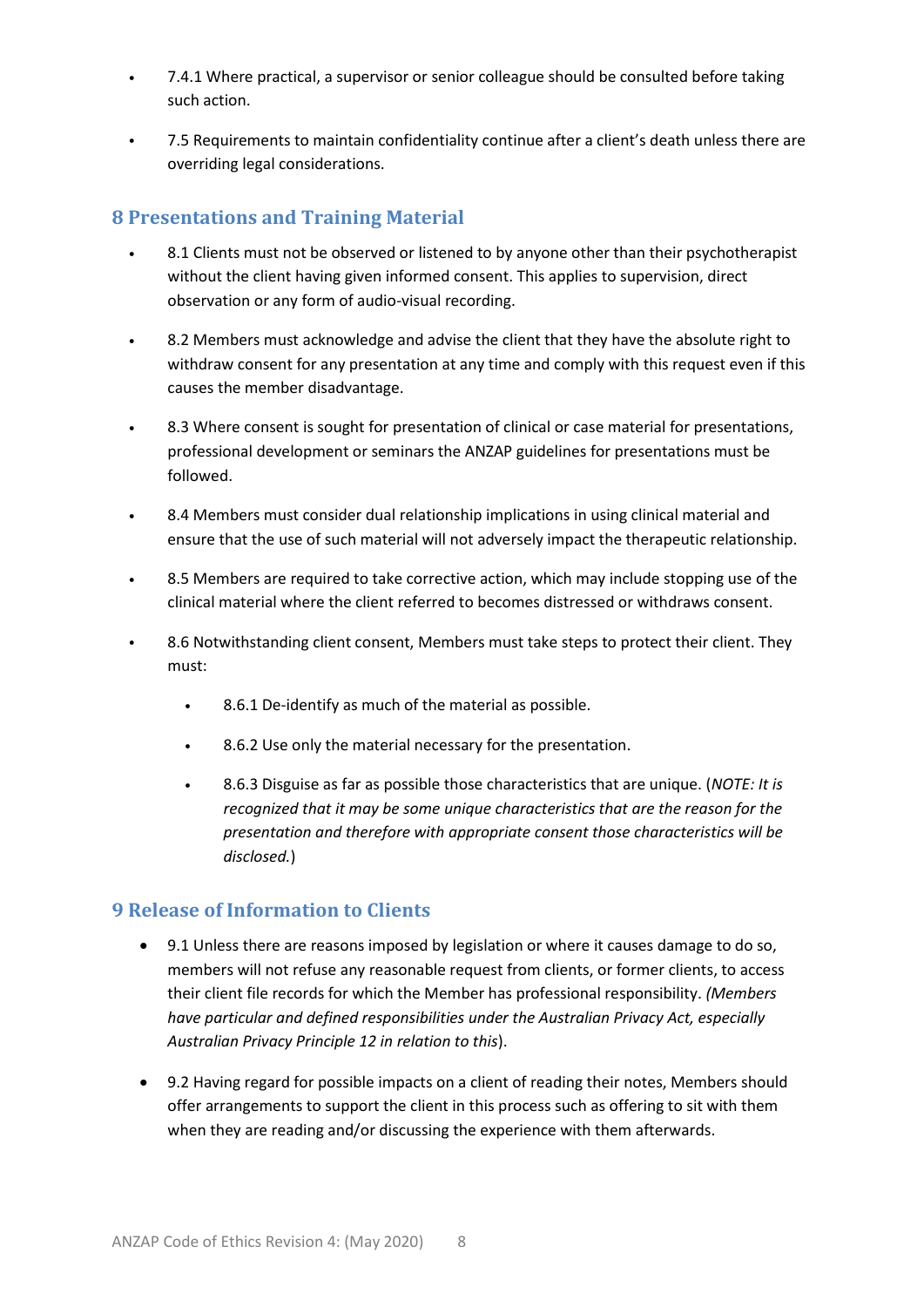# <span id="page-8-0"></span>**C Conduct with Integrity**

Conduct with integrity denotes behaviour that is honest and morally principled with regards to interactions with one's clients, colleagues, and society at large. Operating with integrity implies that members work with competence to provide benefit, do no harm, appropriately exercise power and honour their position of trust in relation to their clients.

#### <span id="page-8-1"></span>**10 Reputable Behaviour**

- 10.1 Members are to avoid behaving in ways that reflect negatively on either their practice as a psychotherapist or on the profession or discipline of psychotherapy.
- 10.2 Members must not act so as to bring ANZAP into disrepute.
- 10.3 Where a member obtains information about, or reasonably suspects, serious professional misconduct by another member of the association, the member must act with a considered and principled response in line with Federal and State laws regarding notification of misconduct. In such situations, members are encouraged to seek consultation with their colleagues, supervisor, Ethics Committee, and/or defense organization.
- 10.4 Members must not conduct therapeutic interviews with clients or anybody else as entertainment.
	- 10.4.1 Entertainment includes but is not limited to: Television programs, Internet presentations, internet blogs, and Radio Programs.
	- 10.4.2 A client cannot release a member from this obligation.
- 10.5 Members are to be honest in their financial dealings, including making proper financial arrangements with clients and, where relevant, third party payers. Such arrangements should include provision of a reasonable period of notice regarding fee increases and avoidance of financial arrangements which may adversely influence the psychotherapy services provided.
- 10.6 Members are not to receive any remuneration, or give any remuneration for referring clients to, or accepting referrals from, other people including professionals for professional services

#### <span id="page-8-2"></span>**11 Communication**

- 11.1 Members undertake to communicate as honestly and clearly as possible in the context of their psychotherapy work. Where any misrepresentation is made, they must take steps within a reasonable timeframe correct any such misrepresentation made by them or about them in their professional capacity.
- 11.2 Members take reasonable steps to correct any misconceptions held by a client about the psychotherapist's professional competencies.
- 11.3 Statements made by members in announcing or advertising the availability of psychotherapy services, products or publications must be honest, accurate and complete.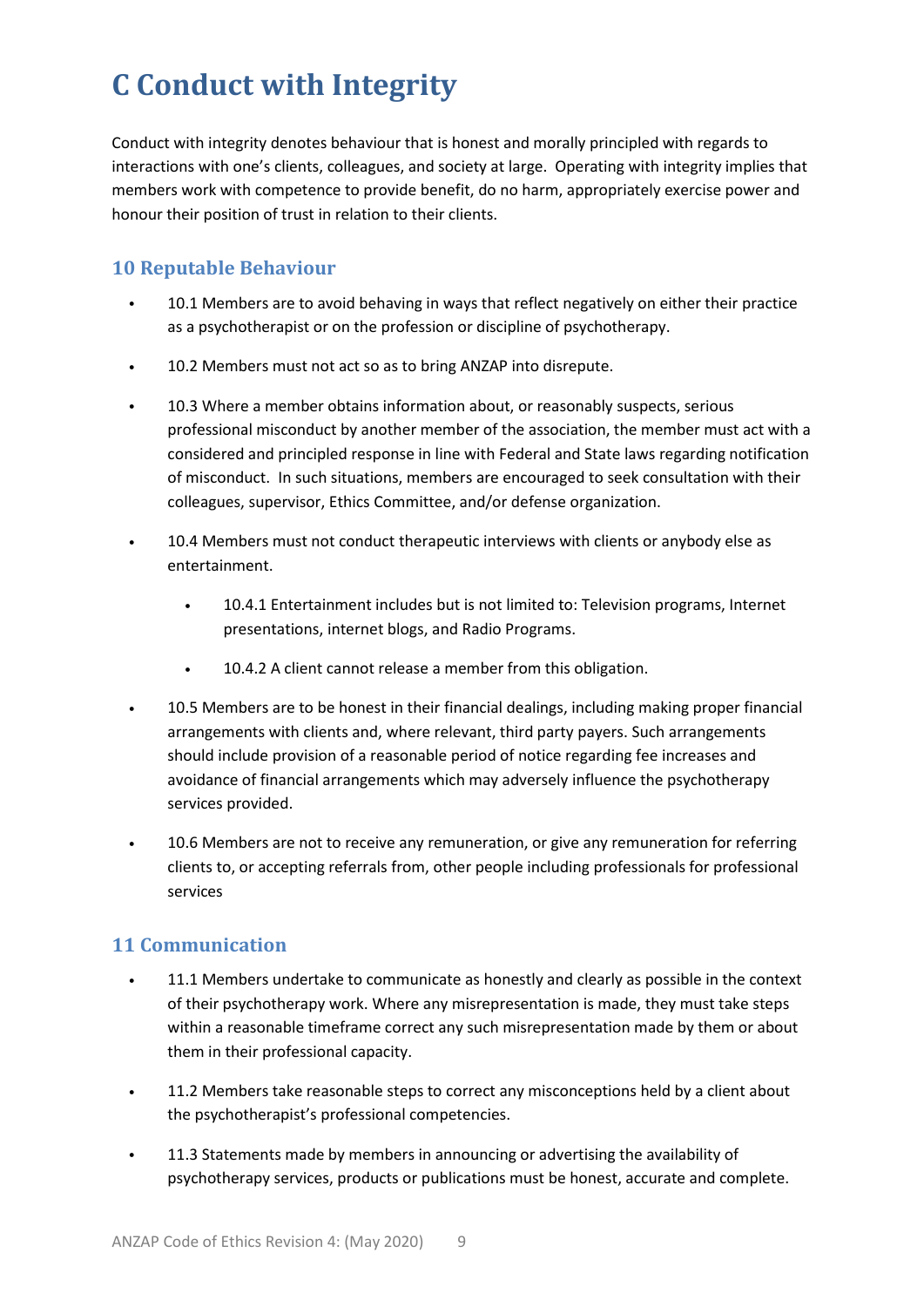• 11.4 Members must not use testimonials or purported testimonials about their service.

#### <span id="page-9-0"></span>**12 Professional Conduct**

- 12.1 Members maintain and develop their competence throughout their professional lives by engaging in activities such as continuing professional education, supervision and personal psychotherapy and conduct their professional lives with integrity.
- 12.2 Members take all reasonable steps to promote good and avoid harm to their clients as a result of the therapy process.
- 12.3 Members assess and monitor their own level of competence, work within those limits and refer where necessary.
	- 12.3.1 Work with children, adolescents, and couples requires specialist knowledge and training. Members should only undertake psychotherapeutic work with such clients where they have the appropriate training and/or skill and experience to do so.
- 12.4 If a client requires additional services in conjunction with psychotherapy members should bring this to the client's attention.
- 12.5 Members should monitor their own physical and emotional capacities and functioning and seek professional help and/or refer when their functioning is impaired to the extent it significantly affects the on-going welfare of their client(s).
- 12.6 Members should advise the Ethics Committee where an adverse finding has been made by an external organization, such as the HCCC, or other body to which they are subject.

# <span id="page-9-1"></span>**13 Responding to Complaints by a Client**

- 13.1 Members must respond promptly and appropriately to any complaint from their clients and seek to repair the situation.
- 13.1.1 Where possible members should remedy any harm they may have caused and prevent any further harm.
- 13.1.2 Members should discuss the complaint in supervision to ensure they have taken all appropriate steps.
- 13.1.3 Where the client is not satisfied with the efforts of the member to remedy the situation, the member should advise the client of the procedure to make a formal complaint.
- 13.1.4 In any situation of a client threatening to make a formal complaint or proceeding to make a formal complaint to ANZAP or any other professional body, the member must act with absolute integrity, not seek to dissuade or hinder the client from making a formal complaint.
- 13.2 The welfare of clients and the standing of the profession, must take precedence over a psychotherapist's self-interest and the member is required to act accordingly.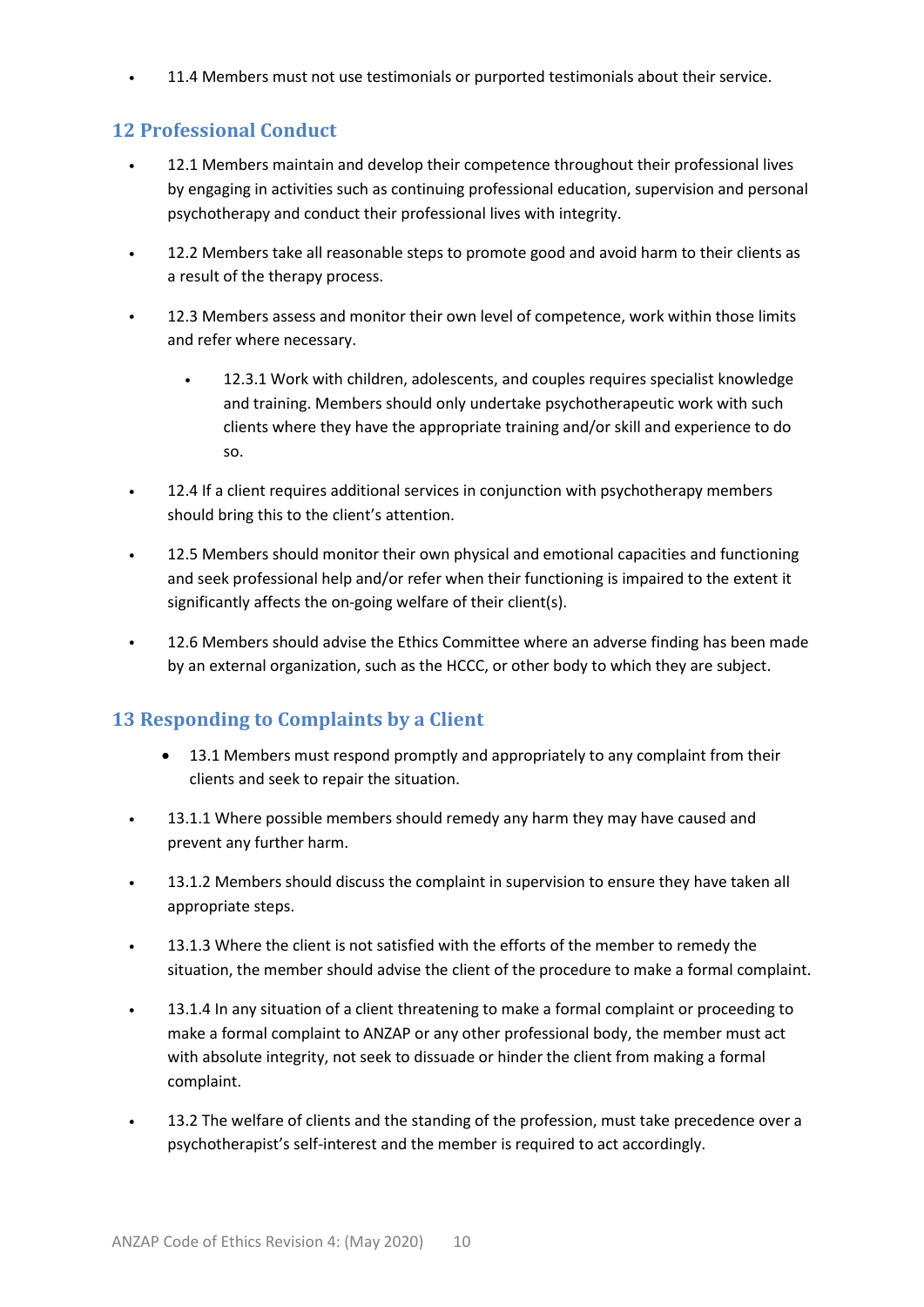- 13.3 Members must cooperate with ethics investigations and proceedings instituted by statutory bodies that are charged by legislation with the responsibility to investigate complaints against Members.
- 13.4 Members do not lodge, or endorse the lodging, of trivial, vexatious or unsubstantiated ethical complaints against colleagues.

#### <span id="page-10-0"></span>**14 Conflicts of Interest**

Conflicts of interest, including dual and multiple relationships may be among the most controversial of all issues in psychotherapy.

Dual relationships and multiple relationships occur when members are in more than one role in relation to each other and/or their clients. (e.g. a member of the ANZAP Management Committee in relation to members, an ANZAP subcommittee in relation to members, roles that might involve a mix of being therapist, supervisor, teacher, assessor, manager, consultant, facilitator, assessor, theorist, researcher or presenter). Dual roles and relationships are rarely neutral.

Multiple relationships can also occur when a member provides therapeutic services to more than one client at the same time and where those clients have an independent relationship. (e.g. seeing two members of a couple, or people who work in the same small team, or friends who congregate at social events together, or a supervisor whose supervisee is seeing a member of the same family as one of their clients).

Third party relationships occur when the therapeutic service is contracted by a third party. (e.g. the service is paid for by an employer, insurance company or parent.) Members need to understand their professional obligations in these situations.

- 14.1 Members must disclose to all relevant parties, any dual or multiple relationships that cannot be avoided and the potential negative impact of such multiple roles.
- 14.2 Members who discover that they are performing multiple roles promptly seek to resolve any conflicts in a manner that is least harmful to the client.
- 14.3 When conflicts of interest occur members will:
	- 14.3.1 Clarify the extent of the conflict in relation to this Code.
	- 14.3.2 Consult their supervisor and/or a senior psychotherapist or a member of the ethics committee.
	- 14.3.3 Inform all parties of the psychotherapist's ethical responsibilities.
- 14.3.4 Uphold this Code and seek constructive resolution.
- 14.3.5 Identify the limitations and explain these to each client in advance.
- 14.3.6 Obtain each client's explicit acceptance of these limitations.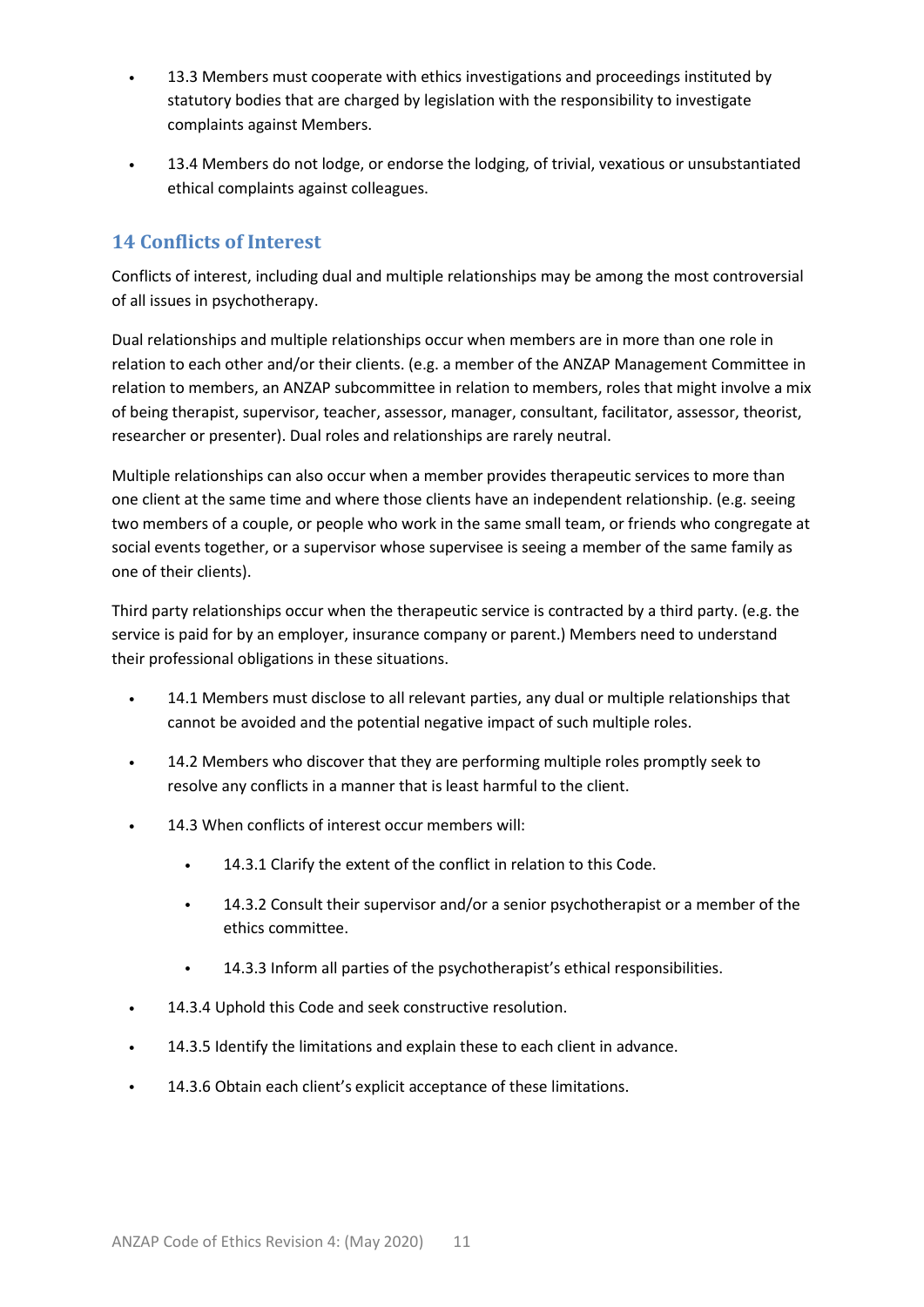#### <span id="page-11-0"></span>**15 Boundaries**

Boundaries in therapy refer to the elements that define the limits of the therapeutic relationship, often referred to as the 'therapeutic frame'. Boundary crossings and boundary violations are two types of boundary issues that can arise during the course of therapy. Boundary crossings are deviations from usual therapeutic activity that are usually not associated with significant harm to the therapeutic relationship. Boundary crossings are non-exploitative, and sometimes supportive of the therapy itself. They may include self-disclosures, non-sexual physical contact, communication outside of the normal therapy session or small gift giving. In contrast, a boundary violation is harmful or potentially harmful, to the client and the therapy. The clearest boundary violations are sexual intercourse and violence both of which do irrevocable harm to the therapeutic relationship. Boundary crossings and boundary violations may arise from the therapist or from the client, but at all times it remains the therapist's responsibility to maintain appropriate boundaries.

- 15.1 Members are responsible for managing boundaries as effectively as possible, including monitoring themselves and the therapy process.
- 15.2 It is always the responsibility of the therapist to set and maintain appropriate professional boundaries to minimise the risk of exploitation or harm of clients.
- 15.3 Members are to seek supervisory help if there has been a boundary violation by them or there is a danger of boundaries being violated.
- 15.4 Sexual relations between members and client or between supervisor and supervisee constitute unethical behaviour.
- 15.5 A sexual relationship with any former client or their close relation is always considered to be unethical.

#### <span id="page-11-1"></span>**16 Supervision**

- 16.1 Members are responsible for obtaining adequate supervision of their work. (*NOTE: This may take the form of individual supervision or as part of a peer supervision group.*)
- 16.2 Where possible, supervision should be independent of managerial relationships.
- 16.3 Supervisors are required to have training in supervision.
- 16.4 Supervisors are responsible to inform and educate supervisees about their ethical responsibilities to clients.
- 16.5 Supervisors have a responsibility to model and promote an awareness of and an adherence to the provisions of this Code of Ethics.
- 16.6 Supervisors are expected to monitor the welfare of the supervisee, ensuring compliance with the relevant legal, ethical, and professional guidelines for professional practice and monitoring the contracted achievements and the professional development of the practitioner.
- 16.7 Supervisors are to be guided by the principle of confidentiality within the supervisory relationship.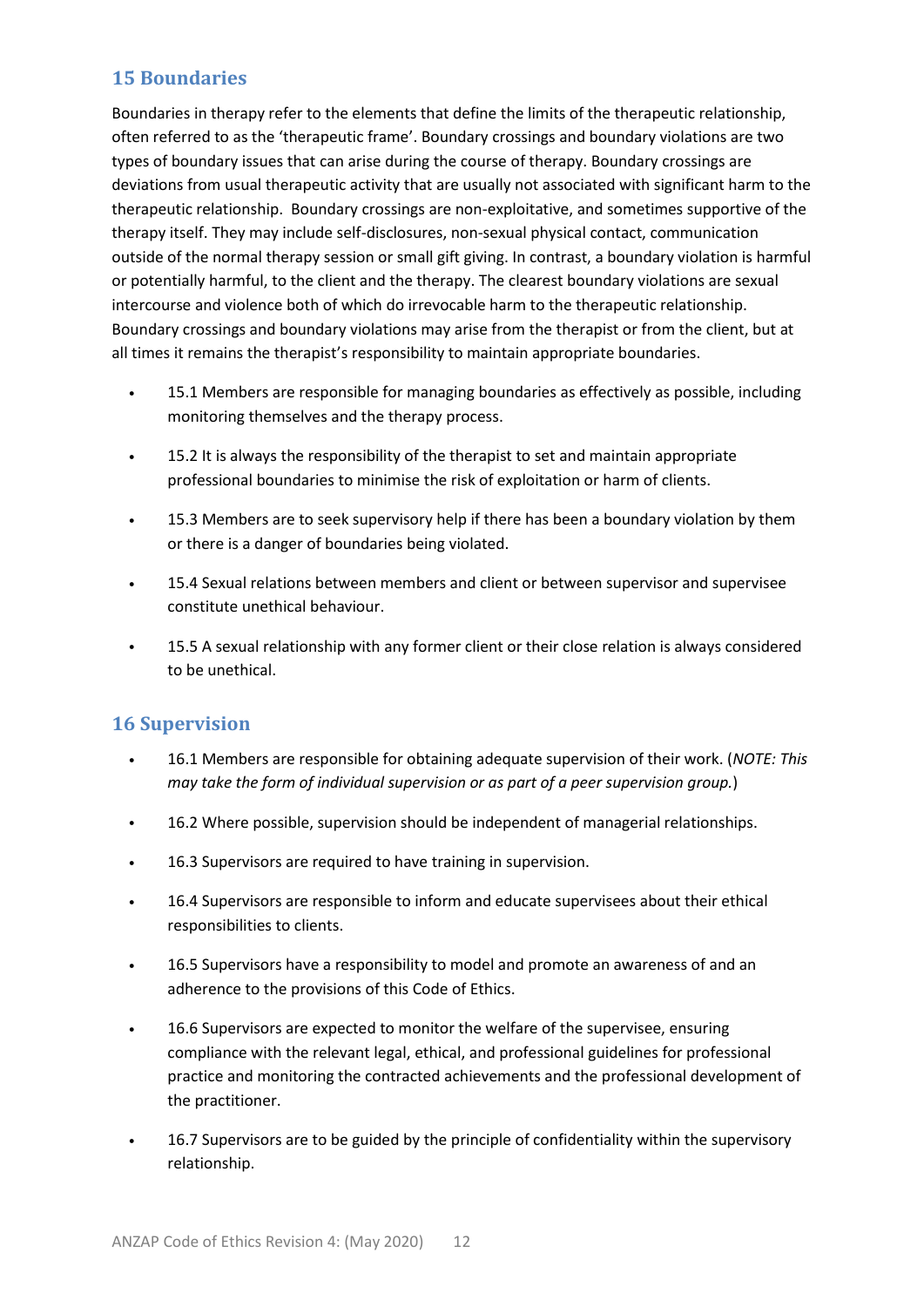- 16.8 Supervisors are to relate in a respectful manner to supervisees.
- 16.9 Supervisors must not exploit supervisees in financial, sexual, emotional, academic or any other ways.
- 16.10 Supervisors must not also engage their supervisees in personal psychotherapy.
- 16.11 Supervisors who advise their supervisees in more than one capacity (for example as trainer, evaluator, individual supervisor, manager, consultant or supervisor to a board) shall, as far as possible, make the differing roles explicit and reduce conflicting role interests.
- 16.12 Where a training supervisor has previously been engaged by a trainee, for therapy or professional supervision as a practitioner, whether ongoing or terminated, the training supervisor must ensure that the Director of Training is advised of this dual role. The Ethics Chair could be involved in consultation as required.
	- 16.12.1 The training supervisor, Director of Training, Ethics Chair and, if appropriate, the trainee will agree to a process to monitor the situation to assist in minimising the risks of dual relationship boundary violations.
	- 16.12.2 The Director of Training will ensure that all trainees are advised of this requirement and agree to the revelation of the existence of the prior therapeutic relationship in order to participate in ANZAP training.
- 16.13 It is recognised that training supervisors may need to share information with colleagues in relation to students (e.g. matters pertaining to progress in the training program or matters relating to safety). This requirement should be clearly outlined within the supervisory agreement and limited to that information necessary for the purpose.

#### <span id="page-12-0"></span>**17 Training and Publications**

- 17.1 Members who provide education and training should acquire the skills, attitudes and knowledge required to be competent teachers and facilitators of learning, and to undertake activities to maintain training competence.
- 17.2 Members who are trainers and learning supervisors shall only offer courses and provide supervision in areas in which they have the requisite competence and experience.
- 17.3 Members who are trainers shall ensure that the training programs and the learning experiences offered are in accordance with the currently valid educational guidelines and those of other acknowledged associations (e.g. PACFA).
- 17.4 Members who are trainers are responsible for informing and educating trainees and supervisees about their ethical responsibilities to clients. They have a responsibility to model and promote an awareness of and an adherence to the provisions of this Code of Ethics.
- 17.5 Members who are trainers are to relate in a respectful manner to trainees.
- 17.6 Informed consent is required from clients if they are to be observed, recorded, or if their personal information is to be used for training purposes.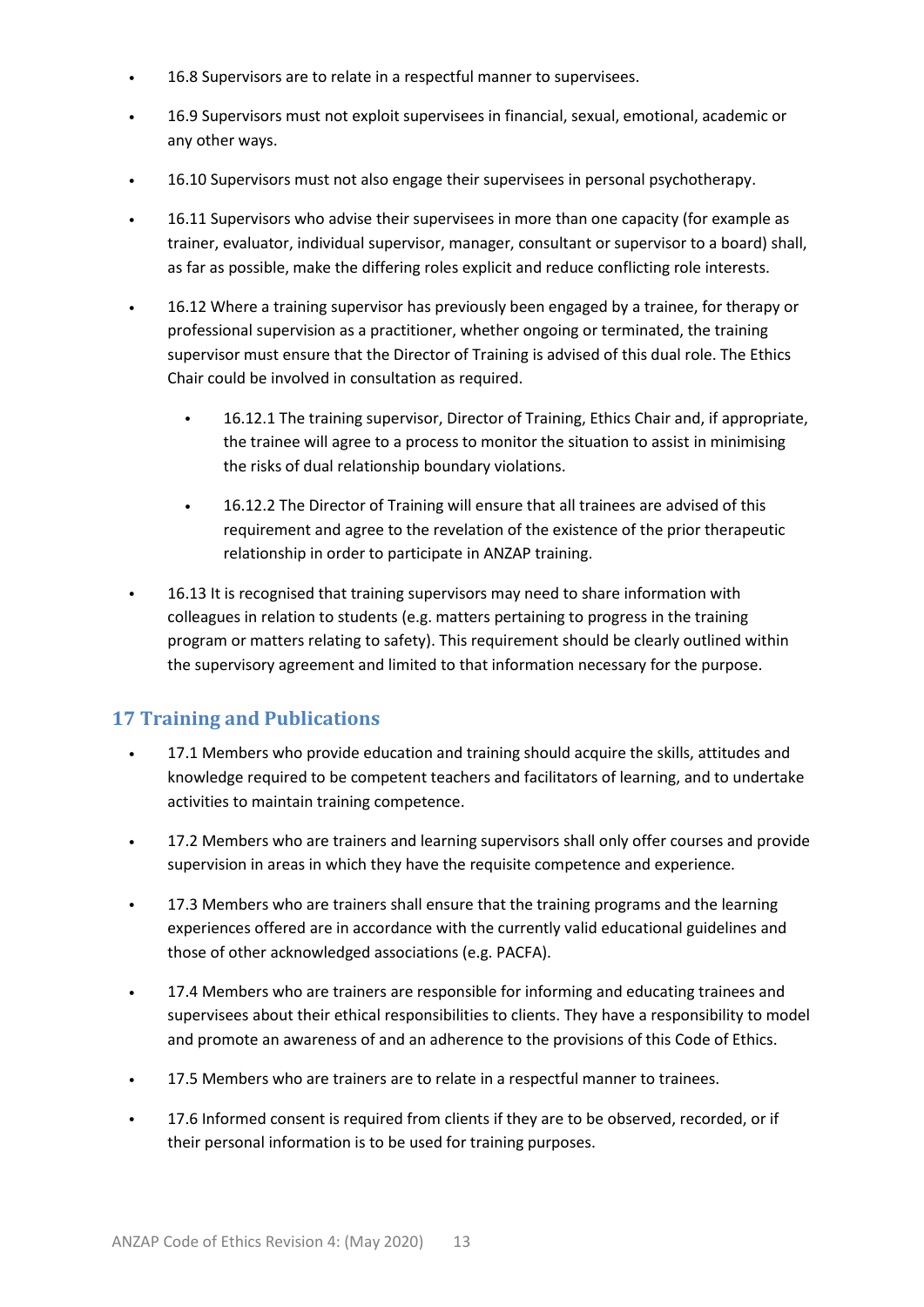- 17.7 Members who are trainers are required to be fair, accurate and honest in their assessments of their students.
- 17.8 When intending to publish or present professional material, members discuss and agree authorship as early as is feasible with any other parties involved in producing the work. This might include for example research collaborators, research assistants and students. Such agreement should fairly reflect the contributions made to any work performed and publication produced and should be reviewed/re-confirmed through the research and publication process as is necessary.
- 17.9 Members must obtain the consent of contributors before identifying them as such in the published or presented material.

# <span id="page-13-0"></span>**18 Use of Social Media and Online Advertising**

- 18.1 Members using internet and social media in relation to their practice and/or their work with clients must ensure their use enables them to comply with the Code of Ethics and that they have competence in the usage and effective management of any 'online presence' they have.
- 18.2 Members must understand the privacy settings for all social media applications that they use, and apply the strictest settings when posting personal information and for any interactions with clients and for other professional purposes.
- 18.3 Members should maintain an awareness of the impact of their online appearance to clients and ensure that their presence does not create a boundary violation or present themselves in a form that might bring disrepute to the profession.
- 18.4 Members whose psychotherapy services are promoted on websites should undertake regular reviews of those websites to ensure that they are in accordance with professional and ethical standards.

# <span id="page-13-1"></span>**19 Online Therapeutic Services**

19.1 Members need to consider the ethical, legal and insurance implications of providing psychotherapy services outside the country or state in which they are registered.

19.2 Members providing psychotherapy services online (for example through Skype) should develop clear contact protocols for emergencies and alternative options for contact in the event of a break in the online contact (e.g. internet failure).

19.2.1 Members should ensure that clients are aware of those protocols prior to commencement of the online treatment.

19.3 Members providing psychotherapy services online need to pay special attention to management of risk including having regard to:

- 19.3.1 Restrictions of information by virtue of the media (emotional cues, restricted visual cues, distortions of voice) and resultant risk of miscommunication or misunderstanding.
- 19.3.2 Maintenance of the frame and therapeutic boundaries.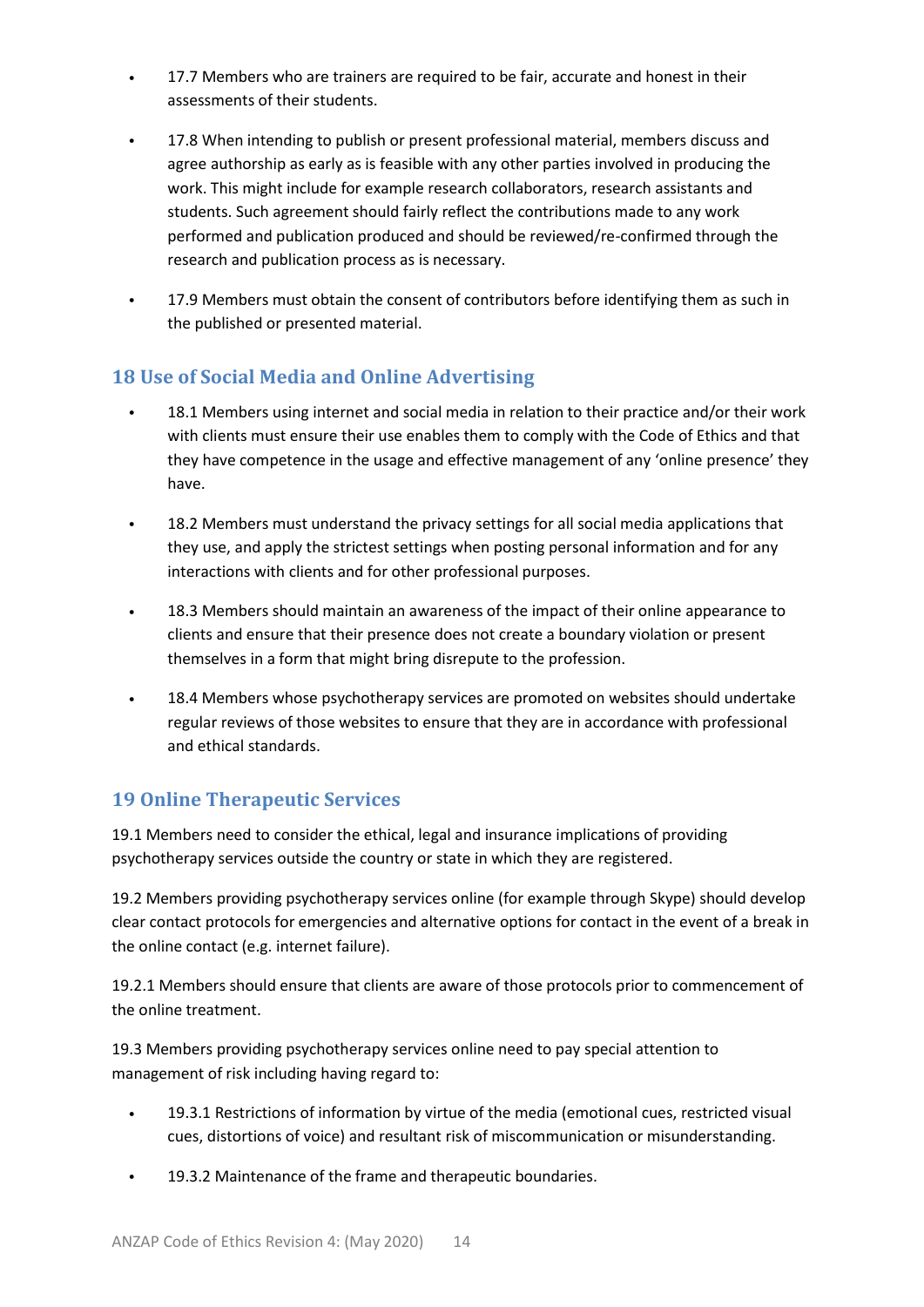- 19.3.3 Technological issues that impact on professional contact (equipment failure, risk of hackers, restricted access, issues related to poor video performance and potential video and/or voice delays in transmission).
- 19.3.4 Management of client or therapist crises.
- 19.3.5 Legal issues.

#### <span id="page-14-0"></span>**20 Client Information**

20.1 Members should fully acquaint themselves with their legal obligations under their country and state jurisdictions in relation to the maintenance and storage of client information and records and ensure that their practices comply:

- 20.1.1 For Australian members this includes the Australian Privacy Act 2008 and relevant state legislation.
- 20.1.2 For New Zealand members this includes: The Health Practitioners Competence Assurance Act 2003 (HPCAA)**,** the Privacy Act 1993 and the Health Information Privacy Code 1994 and commentary 2008.
- 20.1.3 Members store all client records (written, electronic, audio and/or video) in a secure and confidential place.
- 20.2 Members ensure client information is retrievable and make advance plans for access to and in due course disposal of records if they retire or become seriously ill.
- 20.3 Members keep records for the time specified by the law of the state or country in which they practice.
	- 20.3.1 For Australian states this varies from 7-10 years depending on the state legislation.
	- 20.3.2 For New Zealand members the requirement is for records to be maintained for 10 years.
- 20.4 Members should fully acquaint themselves with their legal obligations under their country and state jurisdictions in relation to client access to and correction of information and records maintained by them and ensure that their practices comply.
- 20.5 Members should only use online searches for client information if this information provides effective care that cannot otherwise be provided, and preferably with the client's knowledge and consent.